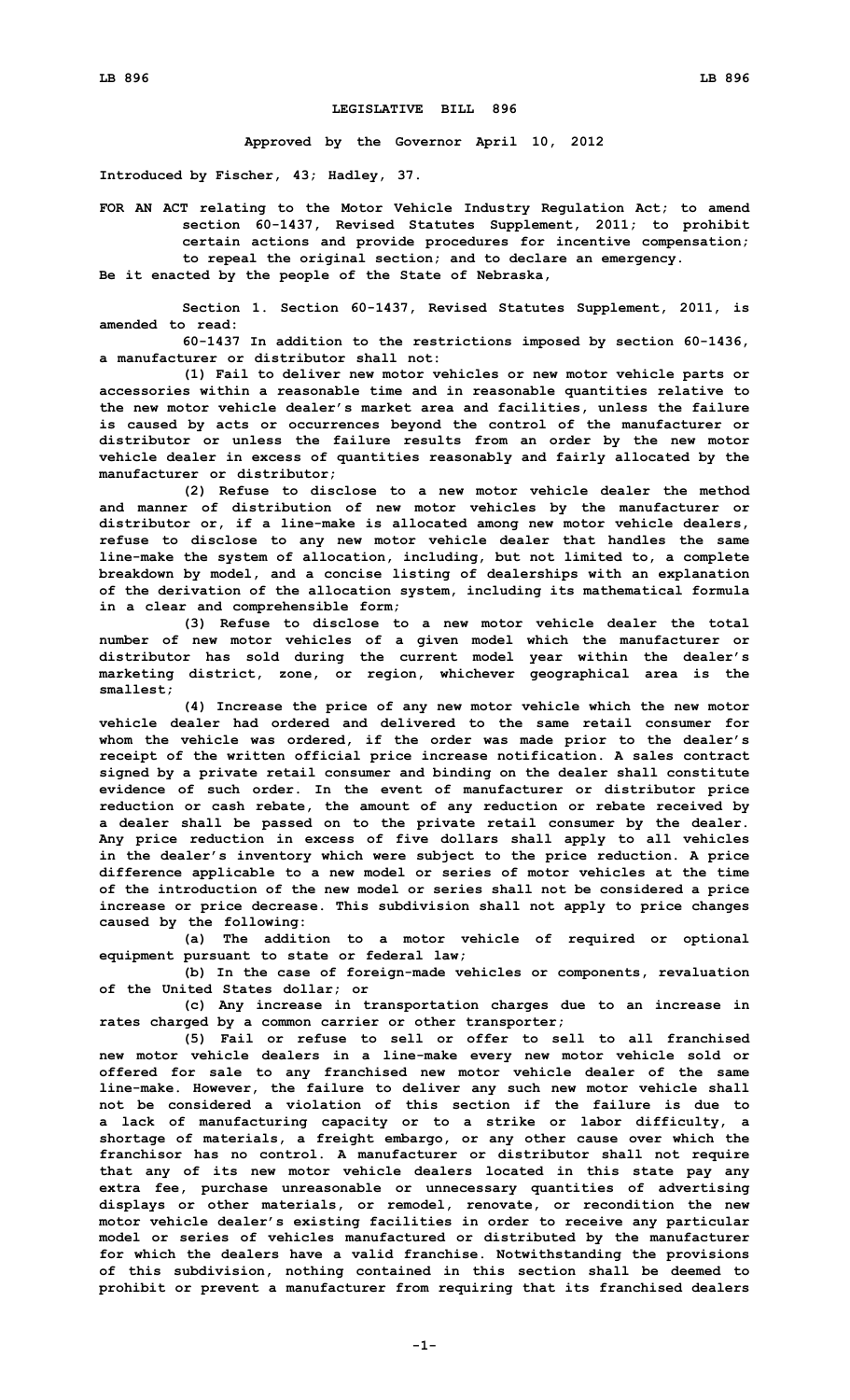**located in this state purchase special tools or equipment, stock reasonable quantities of certain parts, or participate in training programs which are reasonably necessary for those dealers to sell or service any model or series of new motor vehicles. This subdivision shall not apply to manufacturers of recreational vehicles;**

**(6) Fail to offer dealers of <sup>a</sup> specific line-make <sup>a</sup> new franchise agreement containing substantially similar terms and conditions for sales of the line-make if the ownership of the manufacturer or distributor changes or there is <sup>a</sup> change in the plan or system of distribution;**

**(7) Take an adverse action against <sup>a</sup> dealer because the dealer sells or leases <sup>a</sup> motor vehicle that is later exported to <sup>a</sup> location outside the United States. A franchise provision that allows <sup>a</sup> manufacturer or distributor to take adverse action against <sup>a</sup> dealer because the dealer sells or leases <sup>a</sup> motor vehicle that is later exported to <sup>a</sup> location outside the United States is enforceable only if, at the time of the original sale or lease, the dealer knew or reasonably should have known that the motor vehicle would be exported to <sup>a</sup> location outside the United States. A dealer is presumed to have no knowledge that <sup>a</sup> motor vehicle the dealer sells or leases will be exported to <sup>a</sup> location outside the United States if, under the laws of <sup>a</sup> state of the United States (a) the motor vehicle is titled, (b) the motor vehicle is registered, and (c) applicable state and local taxes are paid for the motor vehicle. Such presumption may be rebutted by direct, clear, and convincing evidence that the dealer knew or reasonably should have known at the time of the original sale or lease that the motor vehicle would be exported to <sup>a</sup> location outside the United States. Except as otherwise permitted by subdivision (7) of this section, <sup>a</sup> franchise provision that allows <sup>a</sup> manufacturer or distributor to take adverse action against <sup>a</sup> dealer because the dealer sells or leases <sup>a</sup> motor vehicle that is later exported to <sup>a</sup> location outside the United States is void and unenforceable;**

**(8) Discriminate against <sup>a</sup> dealer holding <sup>a</sup> franchise for <sup>a</sup> line-make of the manufacturer or distributor in favor of other dealers of the same line-make in this state by:**

**(a) Selling or offering to sell <sup>a</sup> new motor vehicle to <sup>a</sup> dealer at <sup>a</sup> lower actual price, including the price for vehicle transportation, than the actual price at which the same model similarly equipped is offered to or is available to another dealer in this state during <sup>a</sup> similar time period; or**

**(b) Using <sup>a</sup> promotional program or device or an incentive, payment, or other benefit, whether paid at the time of the sale of the new motor vehicle to the dealer or later, that results in the sale or offer to sell <sup>a</sup> new motor vehicle to <sup>a</sup> dealer at <sup>a</sup> lower price, including the price for vehicle transportation, than the price at which the same model similarly equipped is offered or is available to another dealer in this state during <sup>a</sup> similar time period. This subdivision shall not prohibit <sup>a</sup> promotional or incentive program that is functionally available to competing dealers of the same line-make in this state on substantially comparable terms;**

**(9) Refuse to pay <sup>a</sup> new motor vehicle dealer for sales incentives, service incentives, rebates, or other forms of incentive compensation within thirty days after their approval by the manufacturer or distributor. The manufacturer or distributor shall either approve or disapprove each claim by the dealer within thirty days after receipt of the claim in <sup>a</sup> proper form generally used by the manufacturer or distributor. Any claims not specifically disapproved in writing within thirty days after receipt shall be considered to be approved;**

**(10) Perform an audit to confirm payment of <sup>a</sup> sales incentive, service incentive, rebate, or other form of incentive compensation more than twelve months after the date of payment of the claim or twelve months after the end of the incentive program by the new motor vehicle dealer unless the claim is fraudulent;**

**(11) Reduce the amount to be paid to <sup>a</sup> new motor vehicle dealer for <sup>a</sup> sales incentive, service incentive, rebate, or other form of incentive compensation or charge back <sup>a</sup> new motor vehicle dealer subsequent to the payment of the claim for <sup>a</sup> sales incentive, service incentive, rebate, or other form of incentive compensation unless the manufacturer or distributor shows that the claim lacks required documentation or is alleged to be false, fraudulent, or based on <sup>a</sup> misrepresentation.**

**A manufacturer or distributor may not deny <sup>a</sup> claim based solely on <sup>a</sup> new motor vehicle dealer's incidental failure to comply with <sup>a</sup> specific claim processing requirement, such as <sup>a</sup> clerical error, that does not put into question the legitimacy of the claim. No reduction in the amount to be paid to the new motor vehicle dealer and no charge back subsequent to the payment of <sup>a</sup> claim may be made until the new motor vehicle dealer has had notice and an opportunity to correct any deficiency and resubmit the claim**